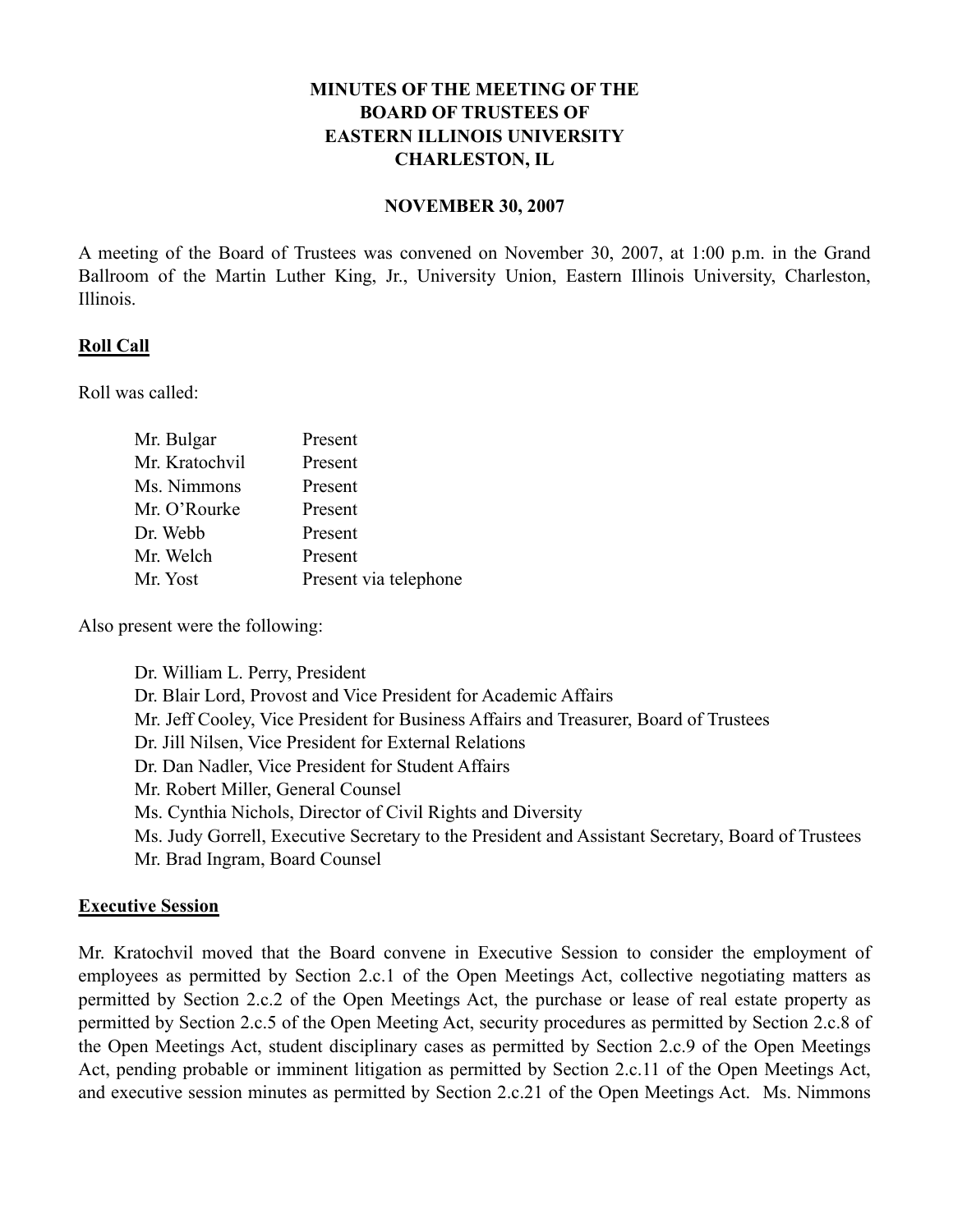seconded the motion.

Roll was called and the vote was as follows:

| Mr. Bulgar     | Yes |
|----------------|-----|
| Mr. Kratochvil | Yes |
| Ms. Nimmons    | Yes |
| Mr. O'Rourke   | Yes |
| Mr. Yost       | Yes |
| Mr. Welch      | Yes |
| Dr. Webb       | Yes |

Motion carried.

Mr. Bulgar moved to reconvene in Open Session. Ms. Nimmons seconded the motion.

Roll was called and the vote was as follows:

| Mr. Bulgar     | Yes |
|----------------|-----|
| Mr. Kratochvil | Yes |
| Ms. Nimmons    | Yes |
| Mr. O'Rourke   | Yes |
| Mr. Yost       | Yes |
| Mr. Welch      | Yes |
| Dr. Webb       | Yes |
|                |     |

Motion carried.

#### **Action Items**

Mr. Kratochvil moved to approve minutes of the September 14, 2007 Board meeting. Mr. Yost seconded the motion.

Roll was called and the vote was as follows:

| Mr. Bulgar     | Yes |
|----------------|-----|
| Mr. Kratochvil | Yes |
| Ms. Nimmons    | Yes |
| Mr. O'Rourke   | Yes |
| Mr. Yost       | Yes |
| Mr. Welch      | Yes |
| Dr. Webb       | Yes |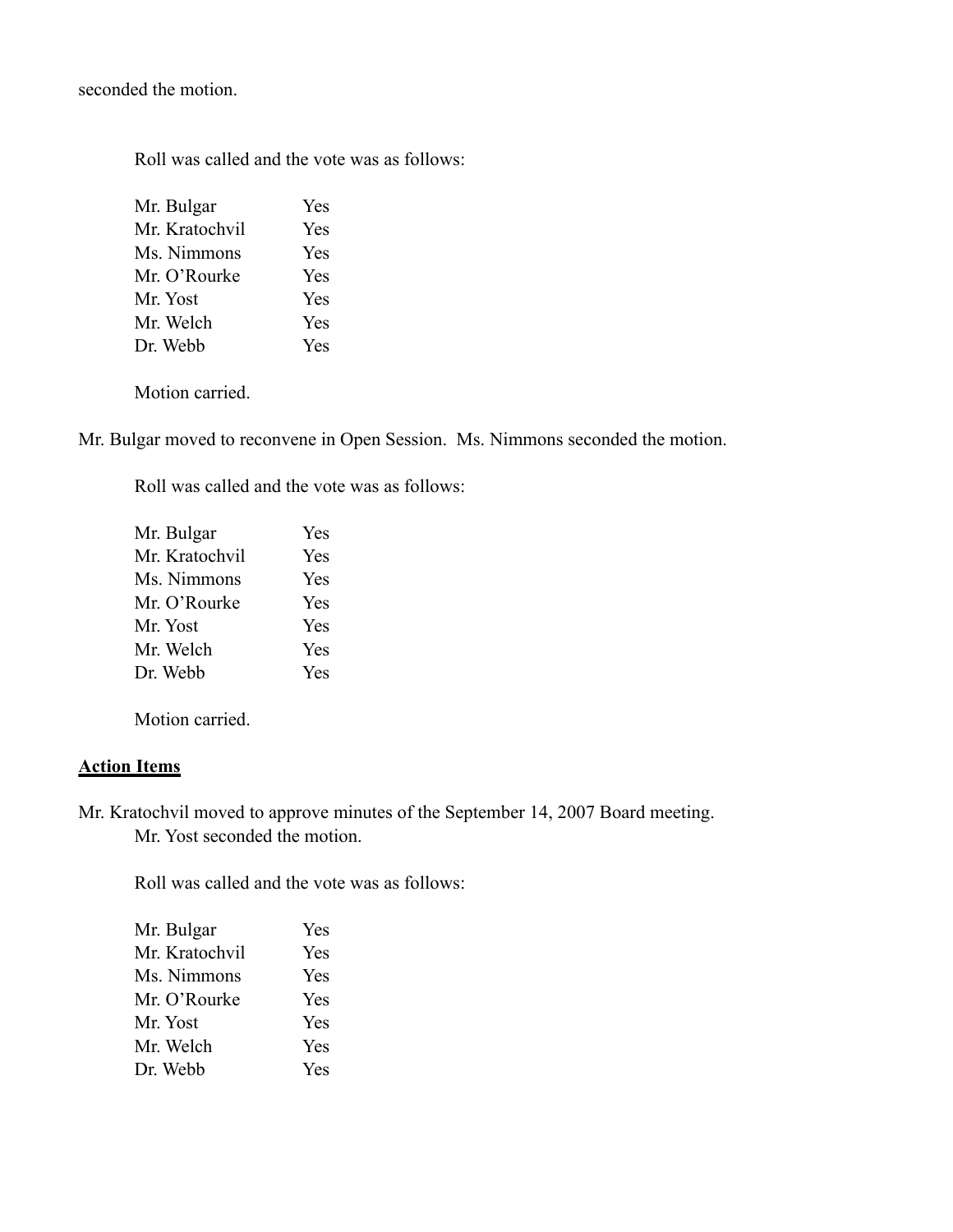Motion carried.

- 2. Executive session minutes no executive session minutes were recommended for release.
- 3. The Design Services Contract was withdrawn for consideration at a later date.
- Mr. Kratochvil moved to approve the Douglas Hall remodeling and utility upgrades for a total cost of \$3,421,914 which includes a \$311,083 contingency. This project includes all labor and materials for the complete demolition and redevelopment of toilet/shower rooms on all floors in Douglas Hall, including the upgrades and a new fire sprinkler system. The recommended vendors: general construction – Grunloh Construction, Inc. at a cost of \$941,000; plumbing work – Davis/Houk Mechanical at a cost of \$610,343; heating work – Reliable Plumbing & Heating at a cost of \$495,180; ventilation work – Industrial Services of Illinois, Inc. at a cost of \$155,000; electrical work – Anderson Electric, Inc. at a cost of \$375,900; fire protection work – McDaniel Fire Systems, Inc. at a cost of \$509,108; and abatement – Environmental Assurance Co. at a cost of \$24,300. Mr. Bulgar seconded the motion.

Roll was called and the vote was as follows:

| Mr. Bulgar     | Yes |
|----------------|-----|
| Mr. Kratochvil | Yes |
| Ms. Nimmons    | Yes |
| Mr. O'Rourke   | Yes |
| Mr. Yost       | Yes |
| Mr. Welch      | Yes |
| Dr. Webb       | Yes |

Motion carried.

 5. Mr. O'Rourke moved to approve the contract renewal and wage agreement with the International Brotherhood of Teamsters, Chauffeurs, Warehousemen and Helpers of America Local #26. Under terms of the agreement, bargaining unit members would receive an across-the-board wage increase of four (4) percent effective July 1, 2007 for an estimated cost of \$23,875; three (3) percent effective July 1, 2008 for an estimated cost of \$18,620; and three (3) percent effective July 1, 2009 for an estimated cost of \$19,180. Mr. Yost seconded the motion.

Roll was called and the vote was as follows:

| Mr. Bulgar     | Yes        |
|----------------|------------|
| Mr. Kratochvil | <b>Yes</b> |
| Ms. Nimmons    | Yes        |
| Mr. O'Rourke   | Yes        |
| Mr. Yost       | Yes        |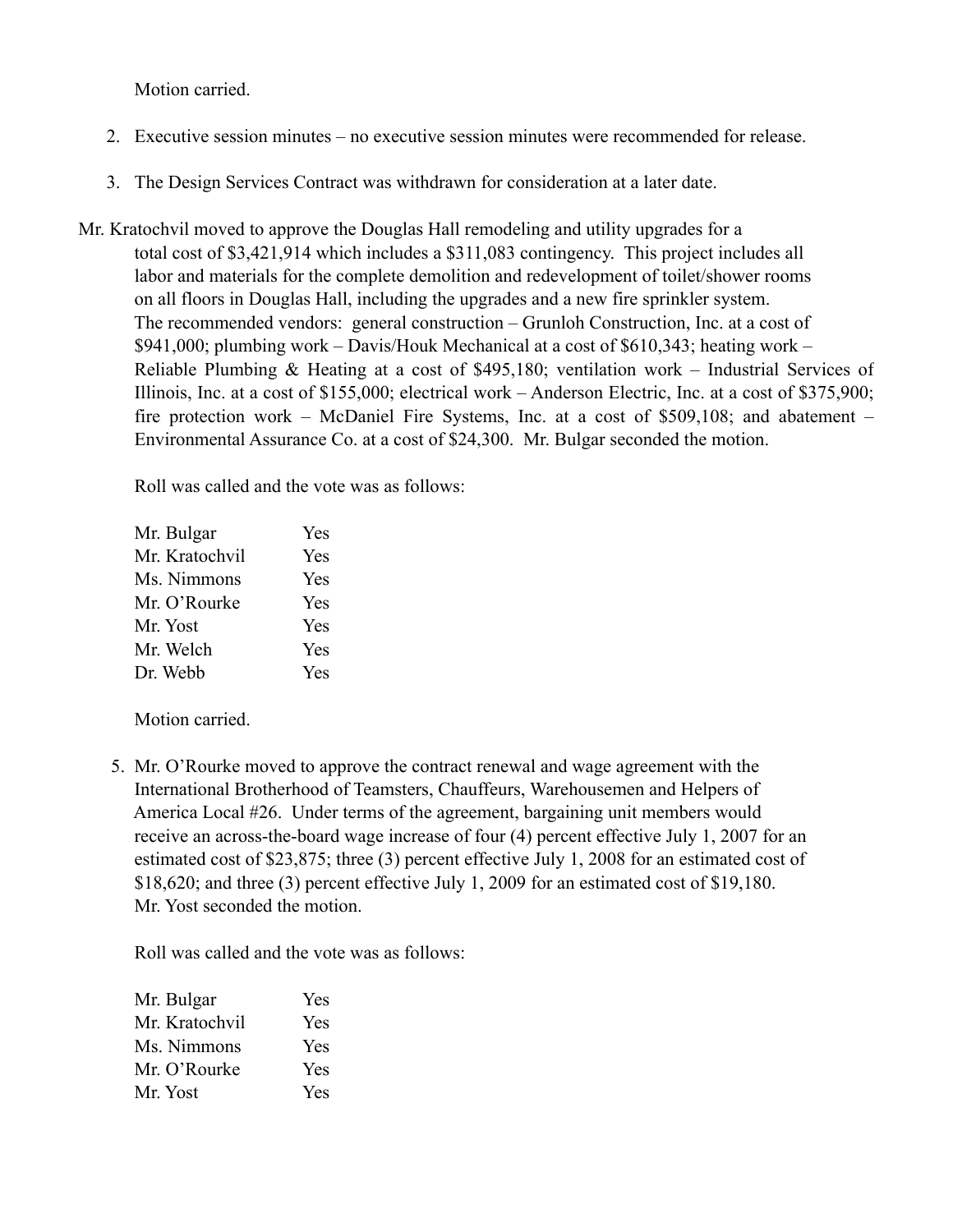| Mr. Welch | <b>Yes</b> |
|-----------|------------|
| Dr. Webb  | <b>Yes</b> |

Motion carried.

Mr. Yost left the meeting after the action items were concluded.

## **Information Items**

## **President's Report**

President Perry had three items on which to report: a set of faculty presentations, a report on the Good Neighbor Program, and a report on an infrastructure issue regarding the steam plant. President Perry invited Dr. Lord to introduce four faculty presentations.

Dr. Lord introduced Dr. Scott Meiners from the College of Sciences. Dr. Meiners gave a presentation on his research on the impacts of exotic species invasion and the Buell Small Succession Study.

Dr. Lord introduced Ms. Cindy Rich from the College of Education and Professional Studies. Ms. Rich reported on a program called the Adventure of the American Mind. This program is a division of the Educational Outreach Department of the Library of Congress.

Dr. Lord introduced Ms. Robin Murray from the English Department in the College of Arts and Humanities. Ms. Murray gave a presentation on the National Writing Project, which has been instituted at Eastern Illinois University.

Dr. Lord introduced Dr. Peter Ping-Liu from the School of Technology in the Lumpkin College of Business and Applied Sciences. Dr. Ping-Liu reported that the School of Technology is working with facial recognition systems for use with the video cameras on campus.

Dr. Perry asked Dr. Nadler to recognize staff members who have worked with the Good Neighbor Program. Dr. Nadler recognized Lynette Drake and introduced Ms. Rachel Fisher with the Health Education Resource Center. Ms. Fisher gave a report to the Board about the Good Neighbor Program, which is a program that explores ways for EIU students to be good neighbors within the Charleston community.

Dr. Perry asked Vice President Cooley to give a presentation on the steam plant. Mr. Cooley gave the Board an overview of the existing steam plant, deferred maintenance issues, and proposed solutions.

## **Report from Board Chair**

No report.

## **Committee Reports**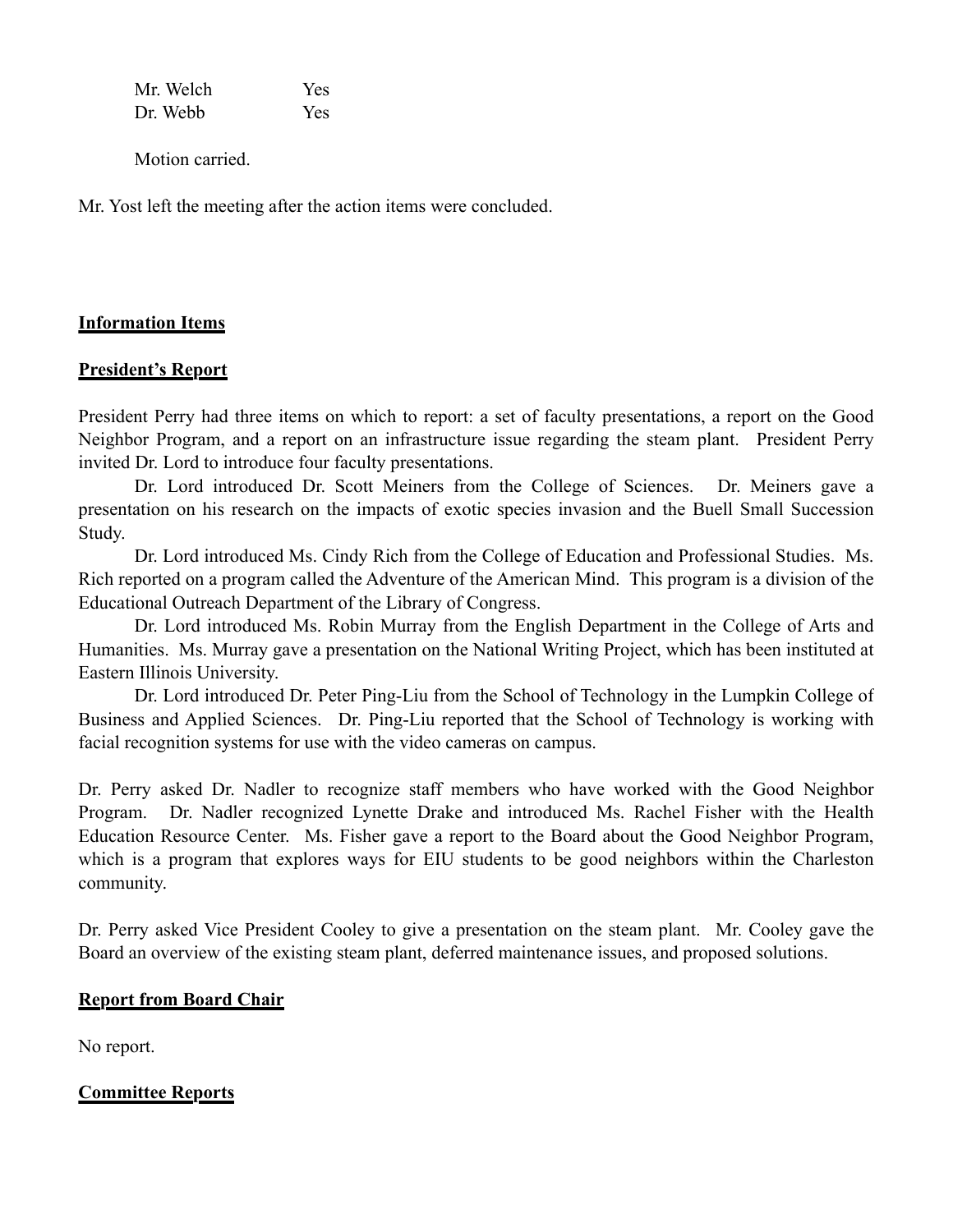## Executive/Planning Committee – No report.

Board Relations Committee – Mr. Kratochvil reported on recent Alumni events and fundraising geared toward young alumni. He also recognized Ms. Nimmons and Dr. Nilsen for their work on Dr. Perry's inaugural events.

Finance/Audit Committee – Mr. O'Rourke reported that most of the Committee's discussions had already been heard by the Board. He also commented on a few possible sources of energy production for the university.

Academic and Student Affairs Committee – Mr. Welch recognized Ms. Brenda Major for her presentation on admissions and recruitment. Dr. Nadler gave a presentation on university housing and renovations.

Board Regulations – Mr. Welch reported that the Board Regulations have been revised, and have been given to the Board members for their review and input.

Inauguration Committee – Ms. Nimmons congratulated Dr. Perry, and thanked the Alumni Association, the Foundation, the Board of Trustees, and Dr. Nilsen and her staff for their hard work and support.

# **Earned Degrees Report**

Dr. Lord reported that this year Eastern Illinois University awarded 2,904 degrees, the largest number in many years, which reflects the increasing enrollment numbers. Dr. Lord also reported that the list has changed very little in the last few years, with the exception of increasing numbers of graduates.

## **Alumni Association Report**

Mr. Tim McCollum, President of the Alumni Association, thanked the Board members for their time and discussed recent contributions that the Alumni Association has made to the university. Some of these are the Alumni Clock Tower, a three-year, \$75,000 commitment to the Alumni Quad, and corporate sponsorship of Athletics and WEIU. Mr. McCollum mentioned the Livingston Lord scholarships, which are considered the university's most prestigious awards, and the only awards recognized at Commencement. He reported that eight alumni were honored with special awards during Homecoming weekend, and he reported that the Alumni Association has a goal of assisting the Alumni Services Office with conducting at least 35 reception or reunion events annually. Mr. McCollum stated that the Alumni Association, in conjunction with the EIU Athletic Department, plans to award athletic letters to female student athletes who were not recognized by the university prior to 1980. This will be done through a special recognition ceremony and dinner, which will be held on campus.

## **Reports from Constituencies**

Mr. Cole Rogers, from Student Government, updated the Board on several initiatives and projects that have been undertaken by the Student Government, or are scheduled to take place in the spring semester.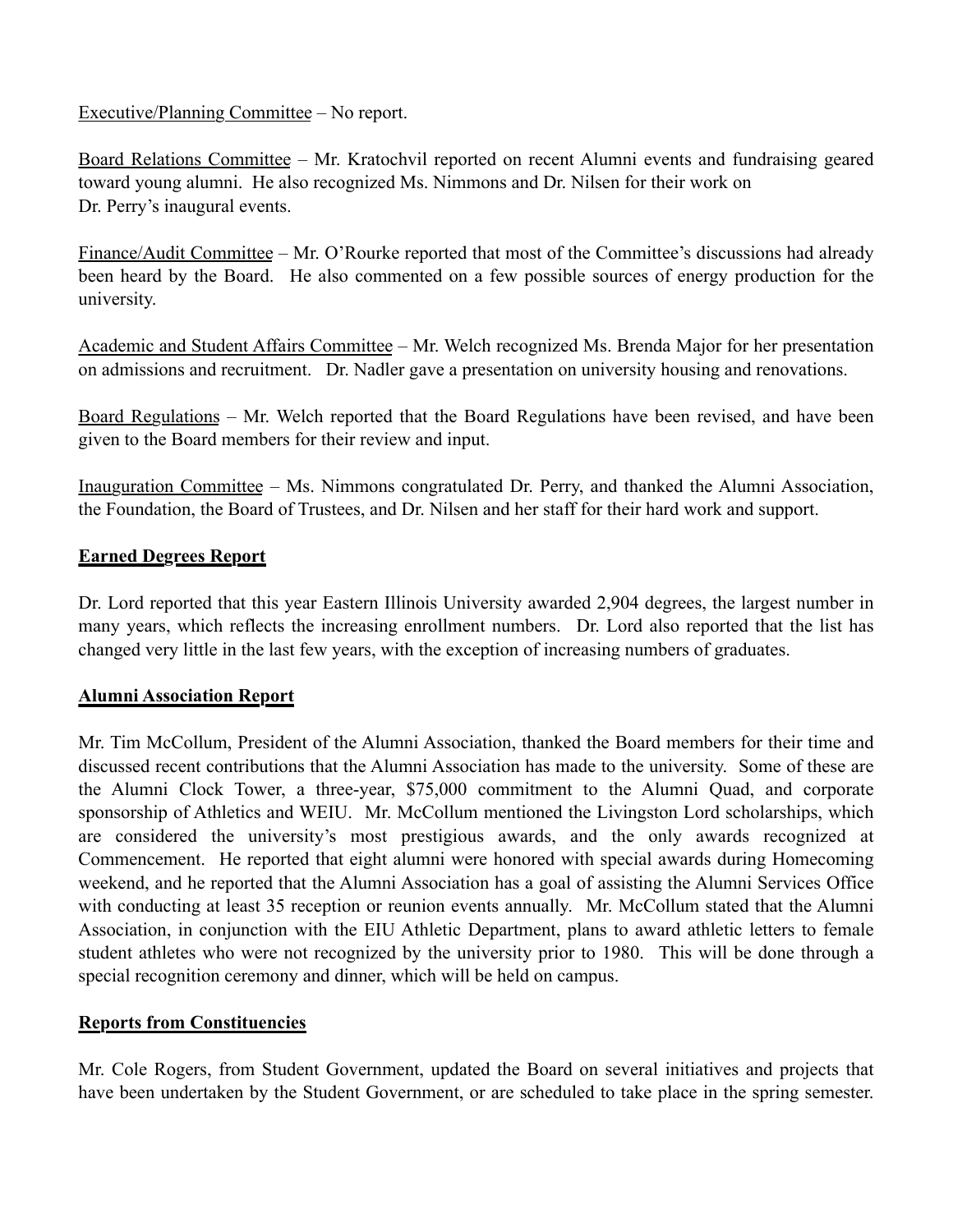These events include the Trashformers contest, which encouraged recycling, a Toys for Tots toy drive, and Winter Wonderland, which is an event that will be held in February. Mr. Rogers also thanked Mr. Levi Bulgar for his help with the Student Government's voter registration drive, which has registered over 500 students so far.

#### **Summary of Purchases \$100,000 - \$249,999**

| Vendor                              | <b>Type of Purchase</b>                                                                | <b>Bids</b>    | Amount                       |
|-------------------------------------|----------------------------------------------------------------------------------------|----------------|------------------------------|
| <b>KAM</b> Services                 | Asbestos abatement services for the period<br>September 1, 2007 through June 30, 2008. | a              | \$150,000<br>(not to exceed) |
| Sentinel Technologies Inc.          | IronPort C650 email security device.                                                   | 1 <sup>b</sup> | 108,014                      |
| Ne-Co Asphalt Company               | Parking lot maintenance.                                                               | $1^{\rm c}$    | 118,950                      |
| Travelstore USA                     | Study Abroad trip to Germany, Poland,<br>Czech Republic and Austria.                   | 2              | 110,000<br>(not to exceed)   |
| Combustion Service and<br>Equipment | Emergency repair to rebuild the<br>Steam Plant stoker.                                 | 1 <sup>d</sup> | 149,500                      |
| Piano Restoration                   | 9 fully restored pianos, including removal of<br>old pianos and installation of new.   | 2              | 219,750                      |

- <sup>a</sup> The original agreement was for one year with nine one-year option periods. This is option period two.
- <sup>b</sup> 43 other companies downloaded the bid but did not respond.
- <sup>c</sup> 5 other companies did not respond.
- <sup>d</sup> Bids not required per Section 526.2030 of the Higher Education Procurement Rules.

## **FY 2008 Deposit and Investment Report**

For the three months ending September 30, 2007, in operating funds investment performance, the University had an average daily invested balance of approximately \$44 million and a net average daily balance of approximately \$42 million. The annualized average yield was 5.28 percent.

## **Adjournment**

Mr. Bulgar moved to adjourn. Ms. Nimmons seconded the motion.